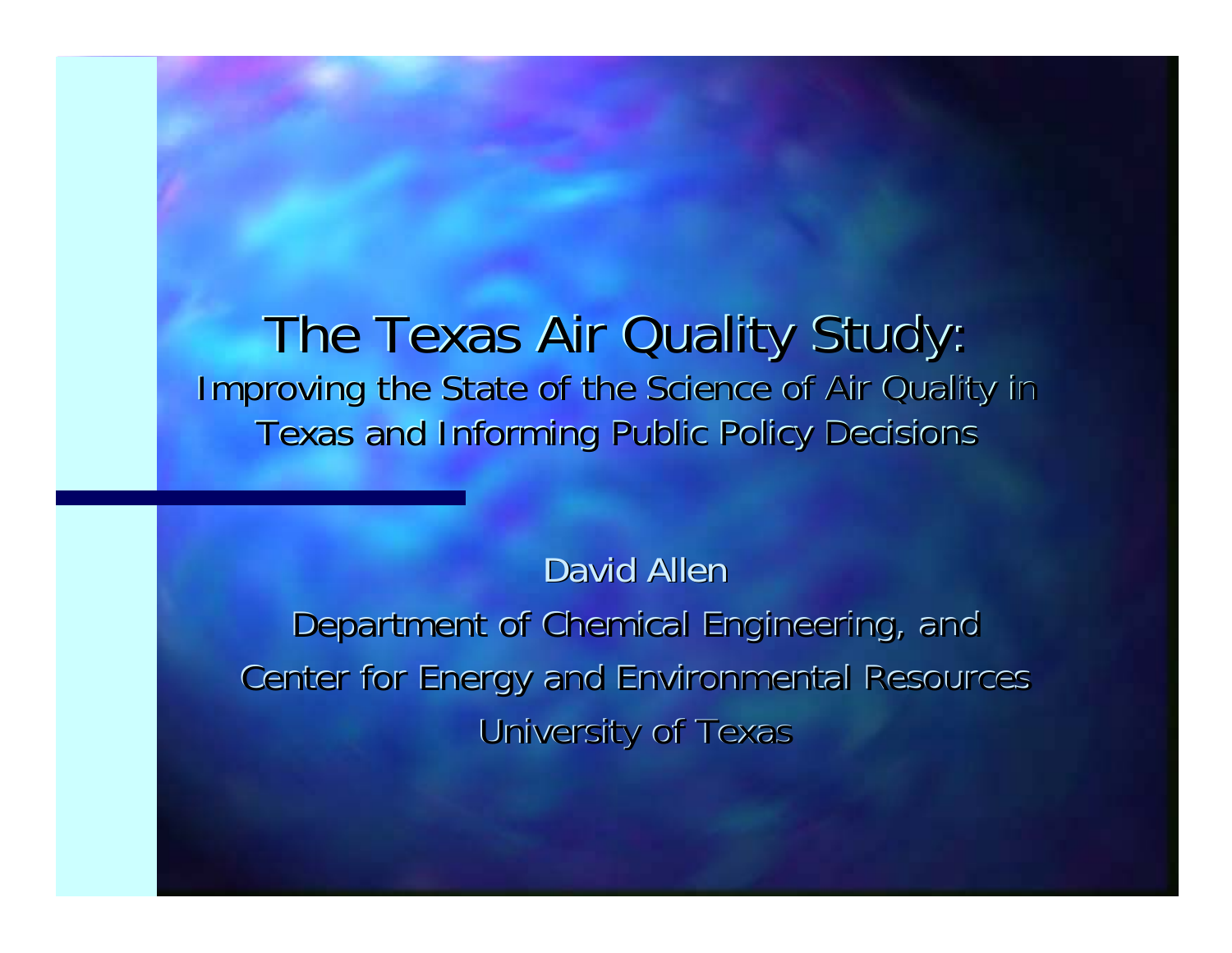



**The Houston-Galveston area is a severe ozone nonattainment area** 

**The current State Implementation Plan (SIP) calls for significant NOx emission reductions (approximately 70% of the projected 2007 inventory; 90+% for point sources)** 

**SIP also calls for VOC emission reductions (approximately 25% of the projected 2007 inventory)** 

**Costs and benefits of controls have been estimated to be ~5 billion/yr**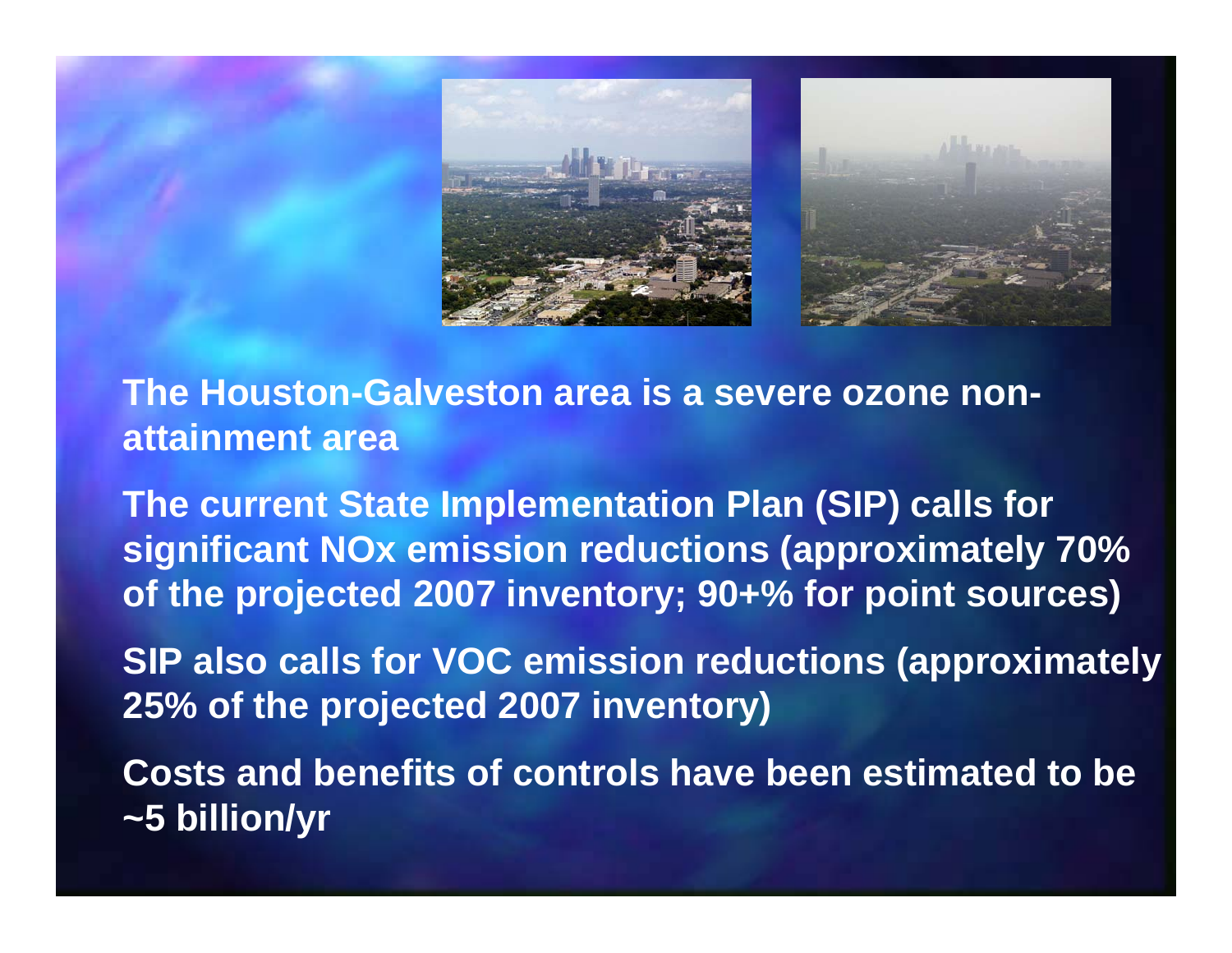## Texas Air Quality Study -2000 (TEXAQS - 2000) (TEXAQS - 2000)



Provide scientific basis for air quality management strategies in Eastern and Central Texas

(www.utexas.edu/research/ceer/texaqs/) (www.utexas.edu/research/ceer/texaqsarchive)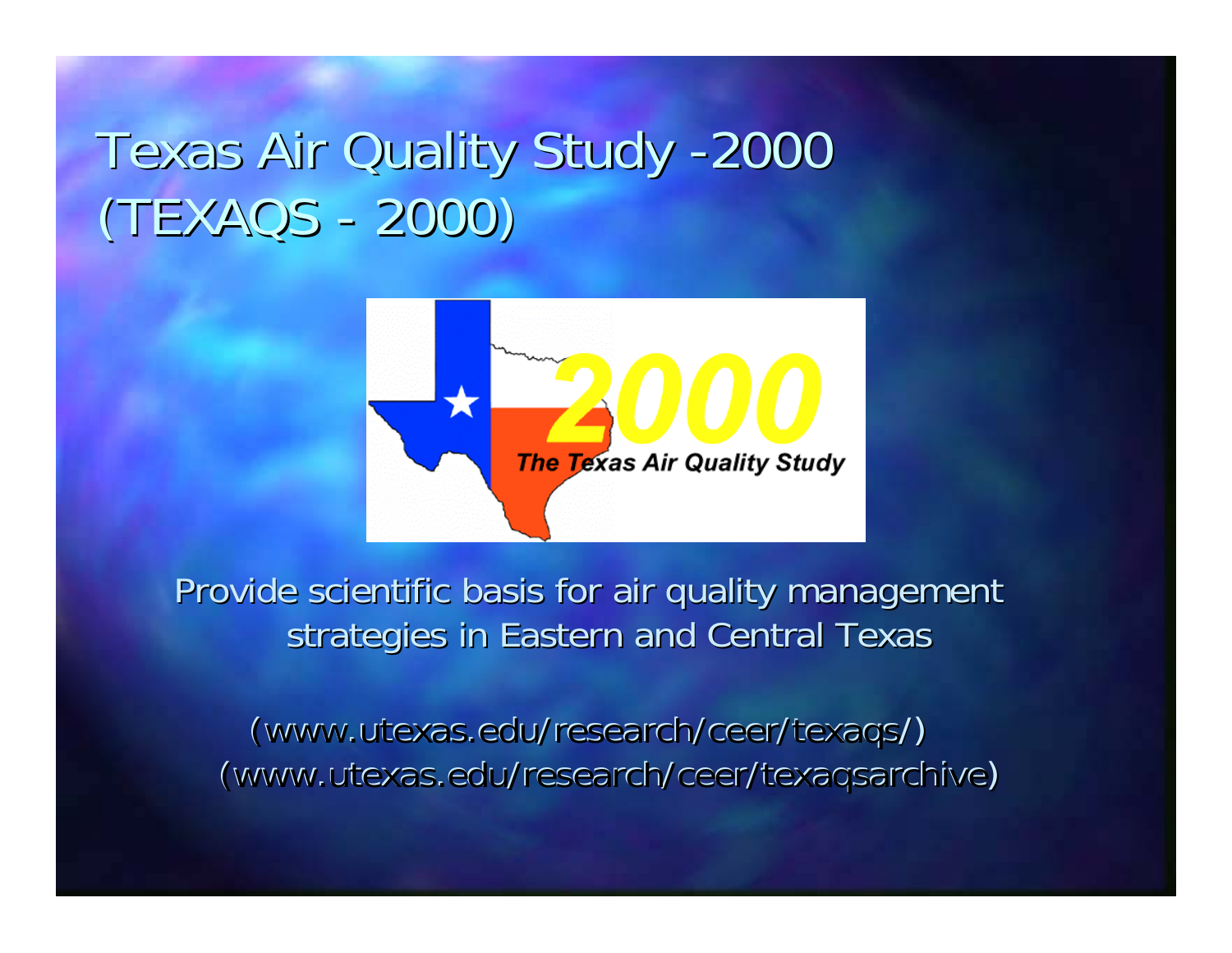#### TEXAQS - 2000: : Study overview

- Study conducted from approximately August 15 - September 15 **Approximately 300 investigators**  $\blacksquare$  5 aircraft
- 5 major ground chemistry sites  $\overline{\phantom{0}}$ Approximate budget: \$20 + 10 million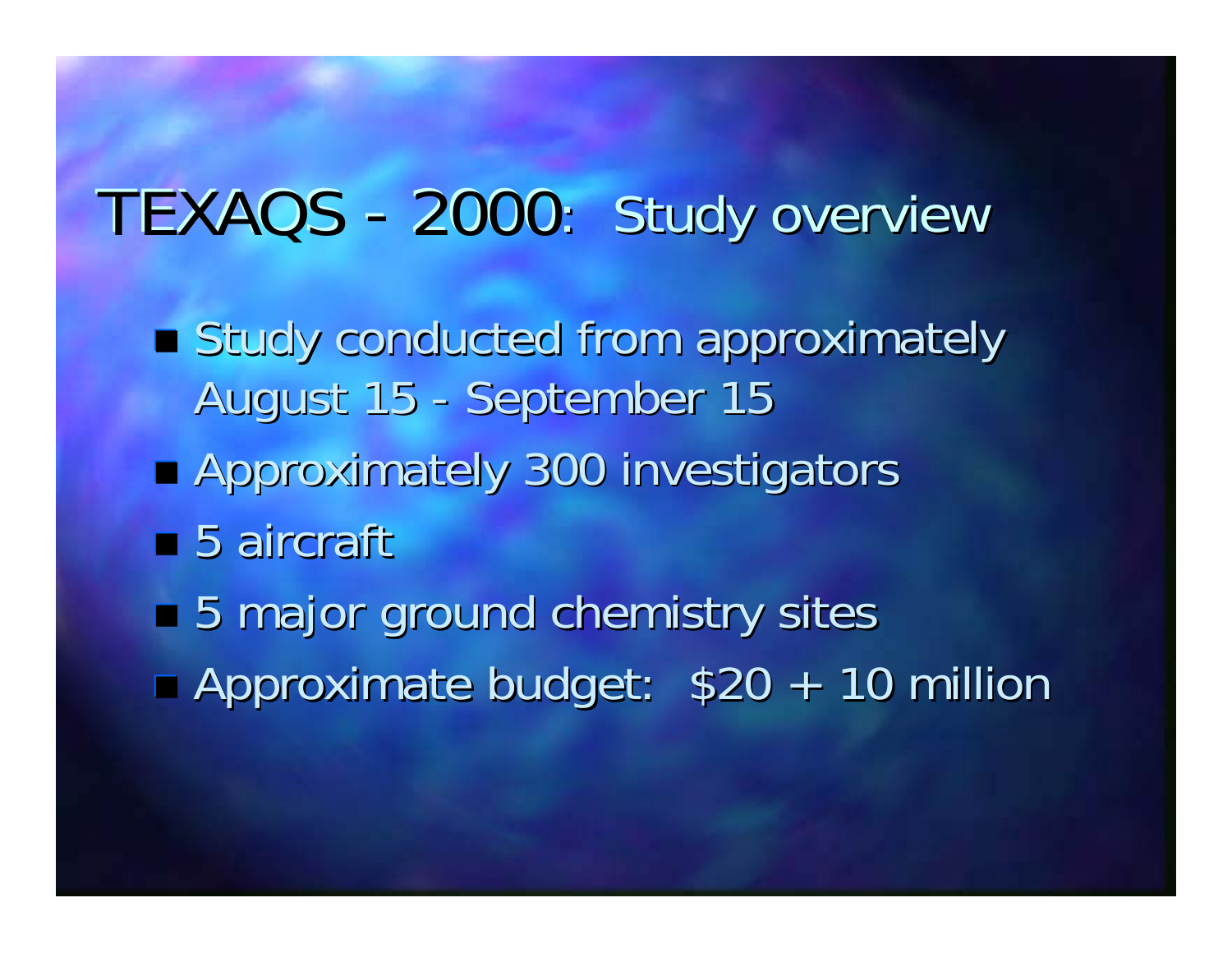# Policy Relevant Scientific Findings from TexAQS

- **Emission inventories: Dataffom TexAQS suggest** that the VOC emission inventory is low by a factor of 3-10
- Chemical and physical processes in the Chemical and physical processes in the atmosphere, particularly those leading to localized rapid and efficient ozone formation: Elevated concentrations of highly reactive hydrocarbons from industrial sources were responsible for all of the observed rapid and efficient ozone formation events
- **Regional air quality modeling Existing Existing** regulatory models have been unable to replicate critical observations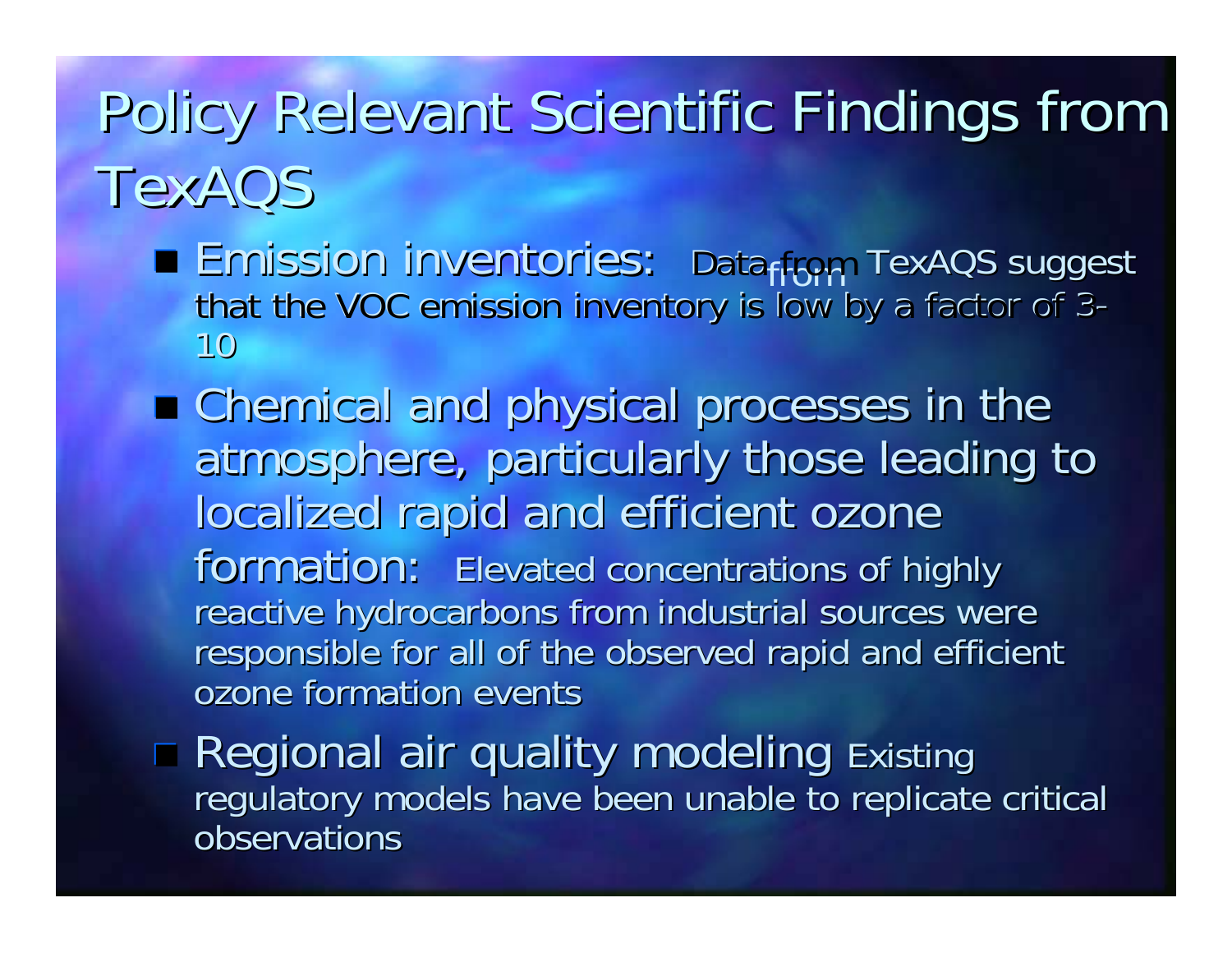How did our improved scientific understanding get incorporated into the regulations?

- **E** Accelerated Science Evaluation (initially mandated by consent decree – once initiated it has continued)
- **TCEQ commissioners to decide whether** to stay with existing plan or to craft a "mid-course correction" "mid-course correction"
- $\blacksquare$  For updates, see the web site: (www.utexas.edu/research/ceer/texaqsarchive)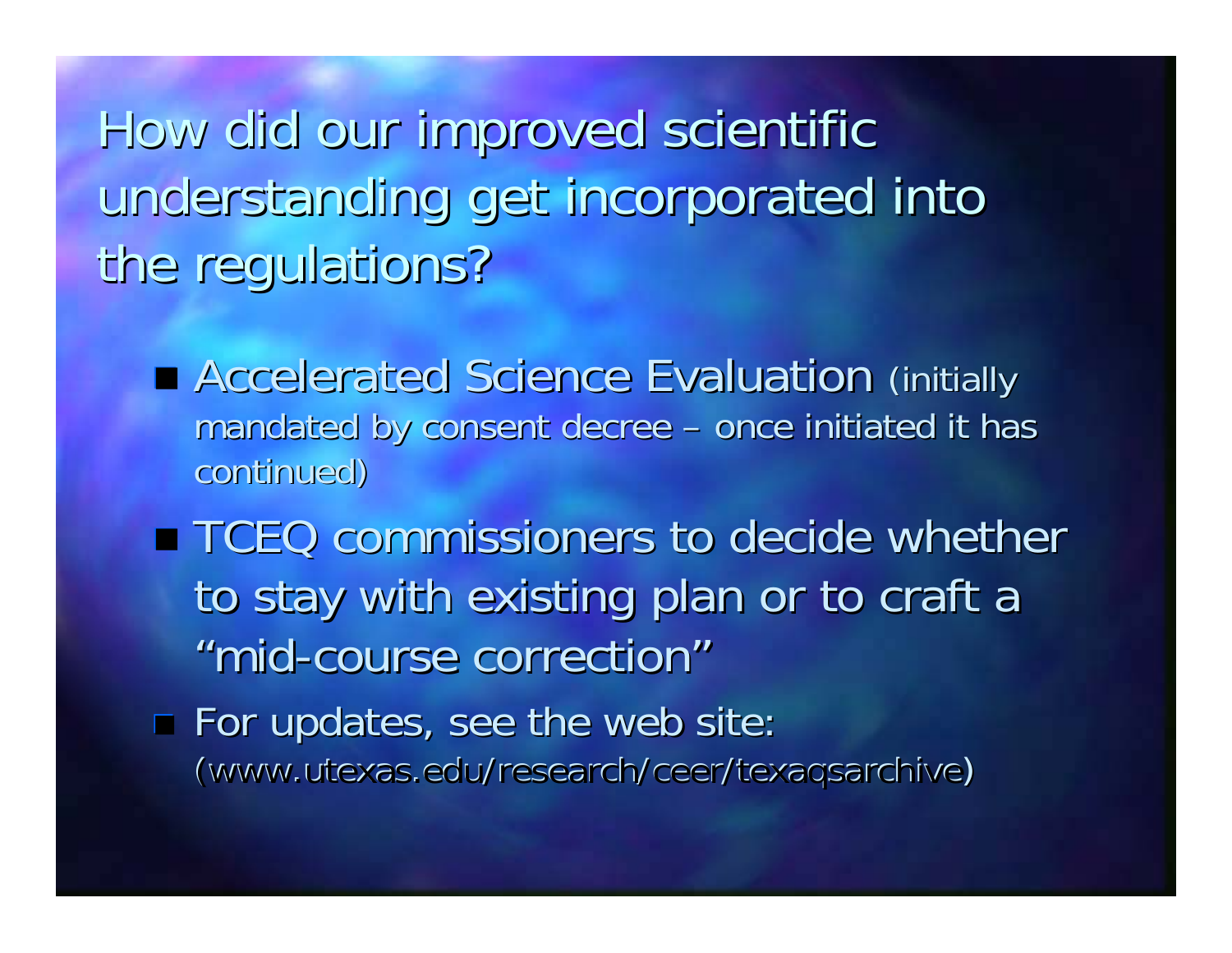# Actions taken by the TCEQ

■ Based on the data from TexAQS, which indicate that VOC emissions from industrial facilities are underestimated, new rules have been proposed for new rules have been proposed for emissions of reactive hydrocarbons from flares, cooling towers and fugitive sources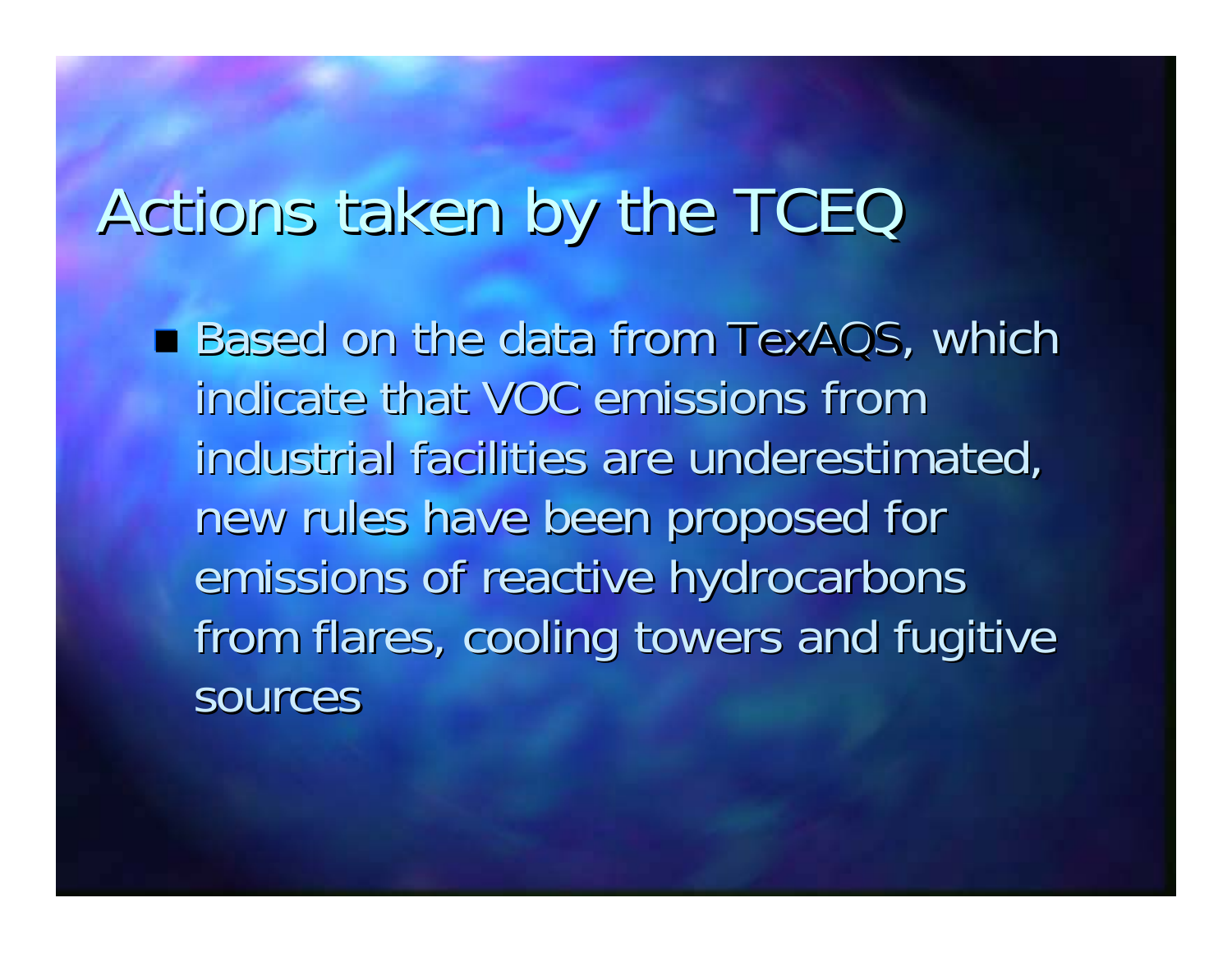### Critical factors for successfully integrating Critical factors for successfully integrating scientific findings into air quality policies

- **Timely scientific summaries, written for policy** makers
- **E** Leadership at the state environmental agency that actively encourages scientific input
- $\blacksquare$  Continuous interaction with EPA and the state environmental agency at multiple levels
- $\blacksquare$  Communication, communication, communication